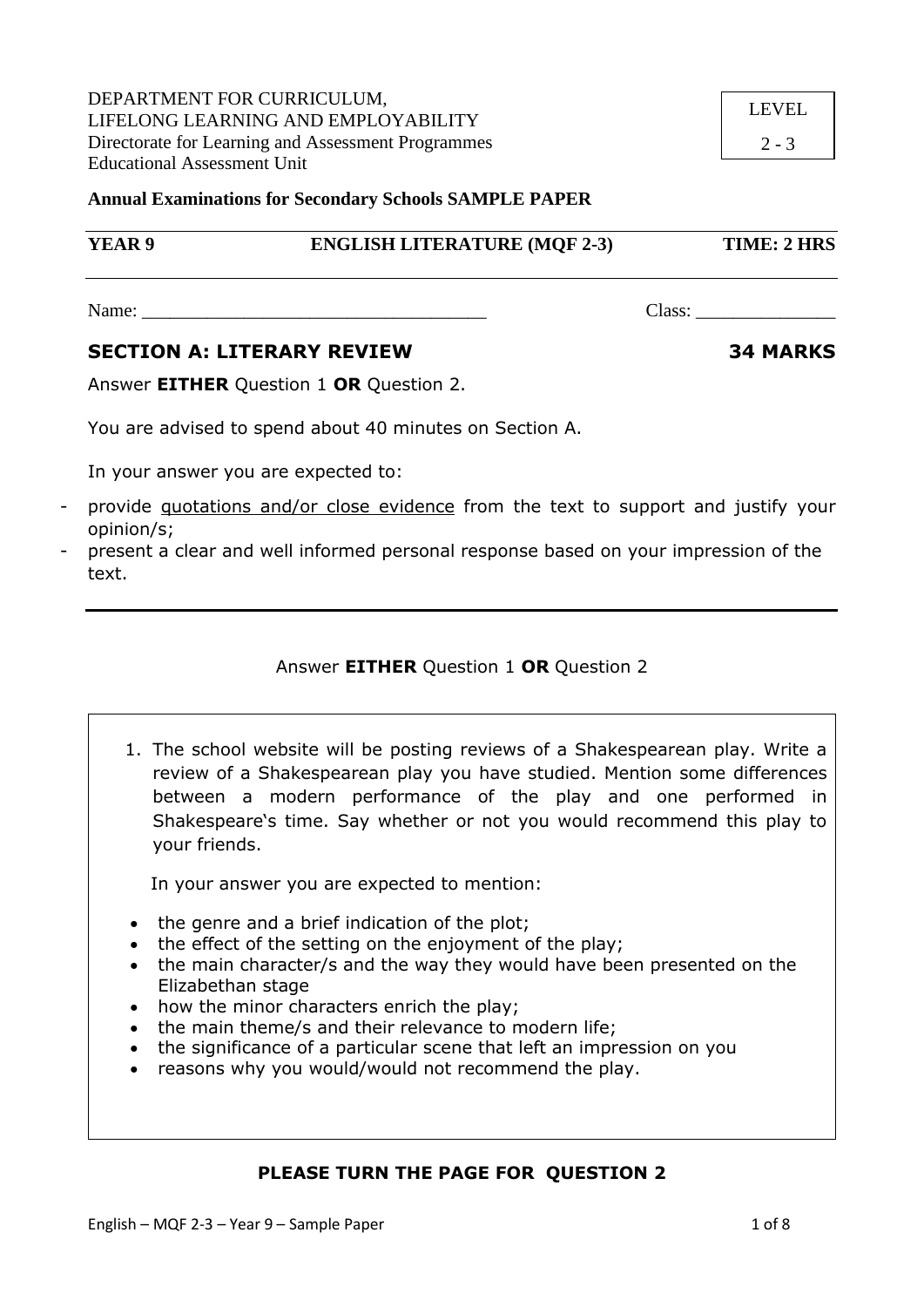2. The school librarian wishes to publish a series of reviews on the school website, and has asked students to write reviews of popular novels. Write a review of a prose text you have studied, which has an unforgettable character or characters. Say why you would/would not recommend this novel to other teenagers.

In your answer you are expected to mention:

- the genre and a brief indication of the plot and how it is presented (e.g. point of view);
- the effect of the setting on the enjoyment of the story;
- the main character/s and how they develop through the course of the story;
- how the minor characters enrich the text;
- the main theme/s and their relevance to modern life;
- the significance of a particular event that left an impression on you;
- reasons why you recommend/do not recommend the novel.

| <b>Knowledge and</b><br>understanding of<br>content | <b>Task achievement</b><br>and Relevance | <b>Organisation and</b><br><b>Structure</b> | Language use | <b>TOTAL</b> |
|-----------------------------------------------------|------------------------------------------|---------------------------------------------|--------------|--------------|
| /10                                                 | /15                                      |                                             | 14           | /34          |
| <b>SECTION A: REVIEW</b>                            |                                          |                                             |              |              |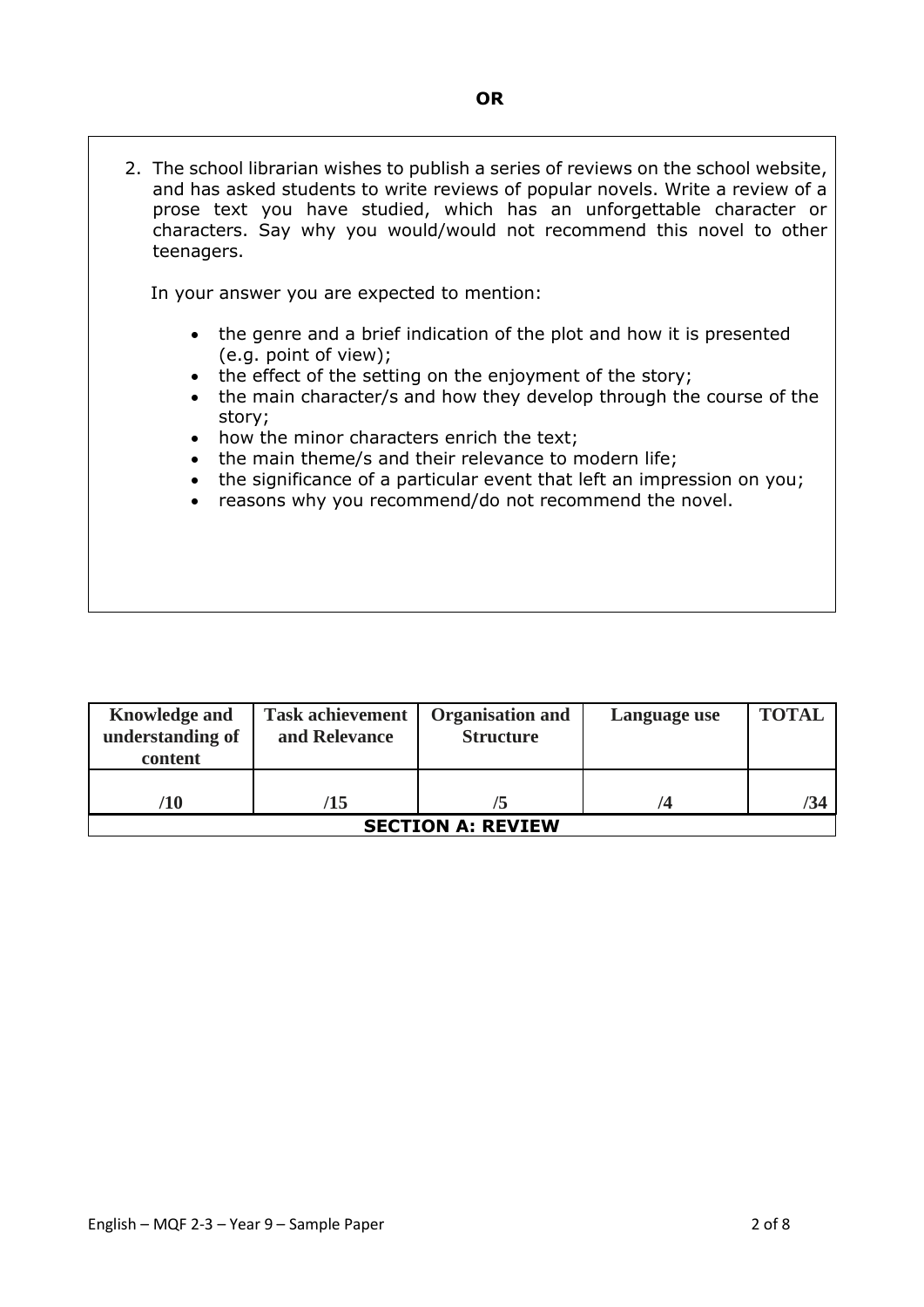# **SECTION B: POETRY APPRECIATION 34 MARKS**

Read the poem found in the **Source Booklet (Text 1)** and answer the question below. You are advised to spend about 40 minutes on Section B.

The editor of your school magazine has asked students to submit an appreciation of poems that focus on nature. Write an appreciation of *The Sea* by James Reeves and show how the poet treats his subject in an unusual way.

You should include the points listed below to complete your appreciation:

- comment on what the poem is about;
- comment on the poet's choice of words and/or phrases and poetic devices used and how they create a particular effect;
- comment on the organisation, form and structure of the poem;
- comment on your personal response to the poem by using evidence from the text;
- use quotations/paraphrasing when providing evidence from the text.

| <b>Knowledge and</b><br>understanding of<br>content | <b>Relevance and</b><br>selection | <b>Organisation and</b><br><b>Structure</b> | Language use | <b>TOTAL</b> |
|-----------------------------------------------------|-----------------------------------|---------------------------------------------|--------------|--------------|
| ′10                                                 | /15                               |                                             | /4           | /34          |
| <b>SECTION B: POETRY APPRECIATION</b>               |                                   |                                             |              |              |

### **PLEASE TURN THE PAGE FOR SECTION C**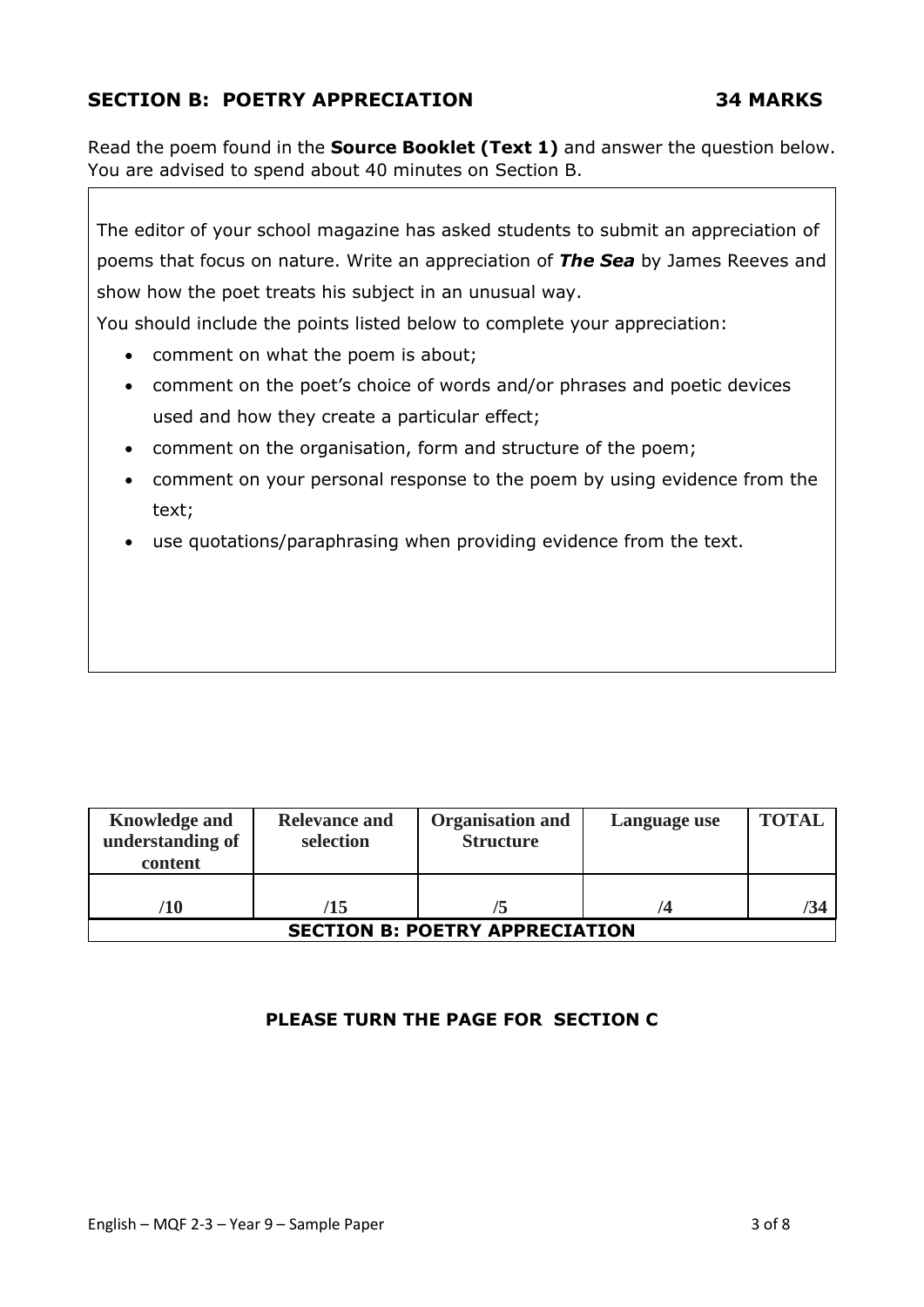### **SECTION C: UNSEEN PROSE 32 MARKS**

Read the text found in the **Source Booklet (Text 2)** and answer all the questions below.

You are advised to spend about 40 minutes on Section C.

- 1. Underline the best answer. 2 marks
- a. The passage is written from a
	- i. first person point of view
	- ii. second person point of view
	- iii. third person omniscient point of view
	- iv. third person limited point of view
- b. The passage is mainly about
	- i. a summer garden
	- ii. the children's behaviour
	- iii. a childhood game
	- iv. Raghu's behaviour
- 2. Desai writes that being indoors made the children "feel that their lungs were stuffed with cotton wool and their noses with dust and if they didn't burst out into the light and see the sun and feel the air, they would choke." (lines 6–8)

Explain what kind of atmosphere is created by the above quote. 2 marks

 $\_$  , and the contribution of the contribution of  $\mathcal{L}_\mathcal{A}$  , and the contribution of  $\mathcal{L}_\mathcal{A}$ 

\_\_\_\_\_\_\_\_\_\_\_\_\_\_\_\_\_\_\_\_\_\_\_\_\_\_\_\_\_\_\_\_\_\_\_\_\_\_\_\_\_\_\_\_\_\_\_\_\_\_\_\_\_\_\_\_\_\_\_\_\_\_\_

 $\_$  , and the contribution of the contribution of  $\mathcal{L}_\mathcal{A}$  , and the contribution of  $\mathcal{L}_\mathcal{A}$ 

 $\_$  , and the contribution of the contribution of  $\mathcal{L}_\mathcal{A}$  , and the contribution of  $\mathcal{L}_\mathcal{A}$ 

\_\_\_\_\_\_\_\_\_\_\_\_\_\_\_\_\_\_\_\_\_\_\_\_\_\_\_\_\_\_\_\_\_\_\_\_\_\_\_\_\_\_\_\_\_\_\_\_\_\_\_\_\_\_\_\_\_\_\_\_\_\_\_

 $\_$  , and the contribution of the contribution of  $\mathcal{L}_\mathcal{A}$  , and the contribution of  $\mathcal{L}_\mathcal{A}$ 

\_\_\_\_\_\_\_\_\_\_\_\_\_\_\_\_\_\_\_\_\_\_\_\_\_\_\_\_\_\_\_\_\_\_\_\_\_\_\_\_\_\_\_\_\_\_\_\_\_\_\_\_\_\_\_\_\_\_\_\_\_\_\_

 $\_$  , and the set of the set of the set of the set of the set of the set of the set of the set of the set of the set of the set of the set of the set of the set of the set of the set of the set of the set of the set of th

3. Explain how the atmosphere changes in lines 12-15. 2 marks

4. What impression do you get of the mother from the phrase "she retreated to her bath" (line 15)? 1 mark

\_\_\_\_\_\_\_\_\_\_\_\_\_\_\_\_\_\_\_\_\_\_\_\_\_\_\_\_\_\_\_\_\_\_\_\_\_\_\_\_\_\_\_\_\_\_\_\_\_\_\_\_\_\_\_\_\_\_\_\_\_\_\_

 $\_$  , and the contribution of the contribution of  $\mathcal{L}_\mathcal{A}$  , and the contribution of  $\mathcal{L}_\mathcal{A}$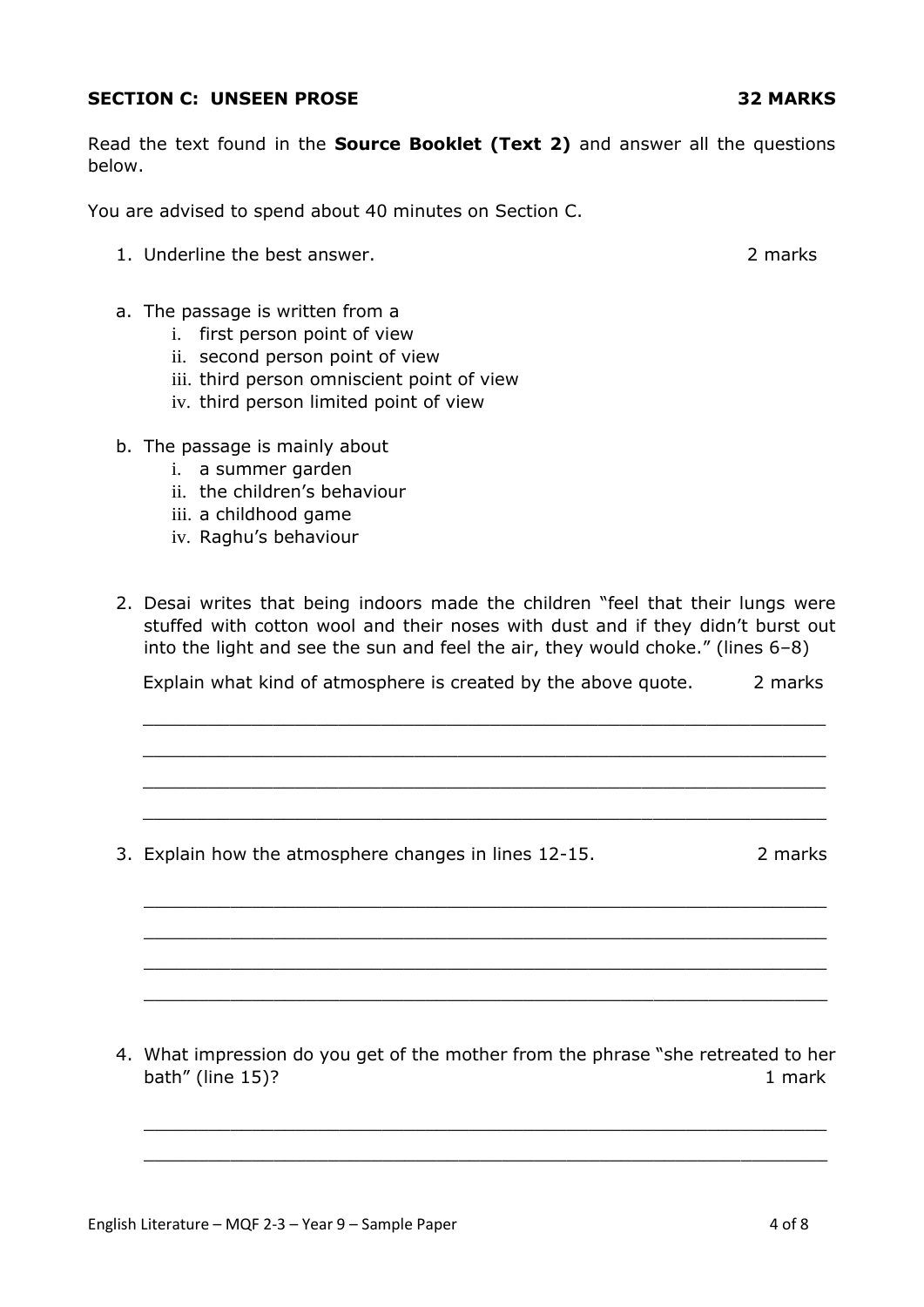5. With close reference to the devices used, explain how Desai creates the setting in the following lines:

"It was too hot. Too bright. The white walls of the veranda glared in the sun. The bougainvillea hung about it, purple, in livid balloons. The garden outside was like a tray made of beaten brass, flattened out on the red gravel and the stony soil in all shades of metal—aluminium, tin, copper, and brass." (lines 16-19)

3 marks

 $\_$  , and the contribution of the contribution of  $\mathcal{L}_\mathcal{A}$  , and the contribution of  $\mathcal{L}_\mathcal{A}$ \_\_\_\_\_\_\_\_\_\_\_\_\_\_\_\_\_\_\_\_\_\_\_\_\_\_\_\_\_\_\_\_\_\_\_\_\_\_\_\_\_\_\_\_\_\_\_\_\_\_\_\_\_\_\_\_\_\_\_\_\_\_\_

 $\_$  , and the contribution of the contribution of  $\mathcal{L}_\mathcal{A}$  , and the contribution of  $\mathcal{L}_\mathcal{A}$ 

\_\_\_\_\_\_\_\_\_\_\_\_\_\_\_\_\_\_\_\_\_\_\_\_\_\_\_\_\_\_\_\_\_\_\_\_\_\_\_\_\_\_\_\_\_\_\_\_\_\_\_\_\_\_\_\_\_\_\_\_\_\_\_

6. Quote **TWO** figures of speech from the line below **and** comment on how they create a particular effect:

"the birds still drooped, like dead fruit, in the papery tents of the trees" (lines 20- 21) 4 marks

|    | Figure of<br>speech | Quotation | <b>Effect created</b> |
|----|---------------------|-----------|-----------------------|
| а. |                     |           |                       |
|    |                     |           |                       |
|    |                     |           |                       |
|    |                     |           |                       |
| b. |                     |           |                       |
|    |                     |           |                       |
|    |                     |           |                       |
|    |                     |           |                       |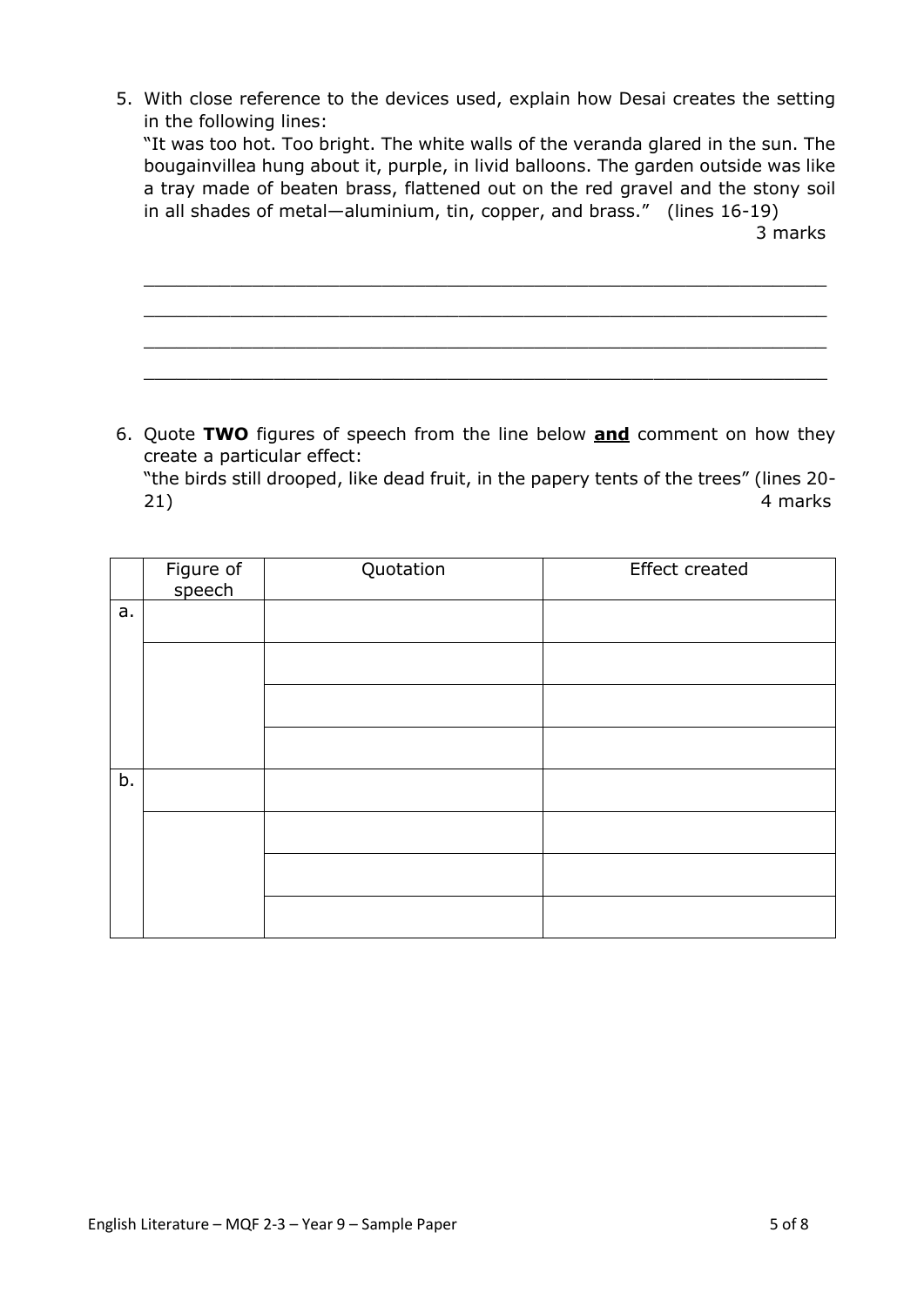| 8. "tumbling. shoving, pushing" (line 26) What does this choice of words show the<br>reader about the children? | 1 mark  |
|-----------------------------------------------------------------------------------------------------------------|---------|
| 9. What does the image of the torn sleeve show us about the children's attitude<br>(lines 30-32)?               | 1 mark  |
| 10. Comment on the use of direct speech in the passage.                                                         | 1 mark  |
| 11. Focus on Raghu and comment on how Desai depicts this boy.                                                   | 3 marks |
|                                                                                                                 |         |

7. Comment on FOUR literary devices used to describe the dog and discuss their

effect. (lines 21-25).

4 marks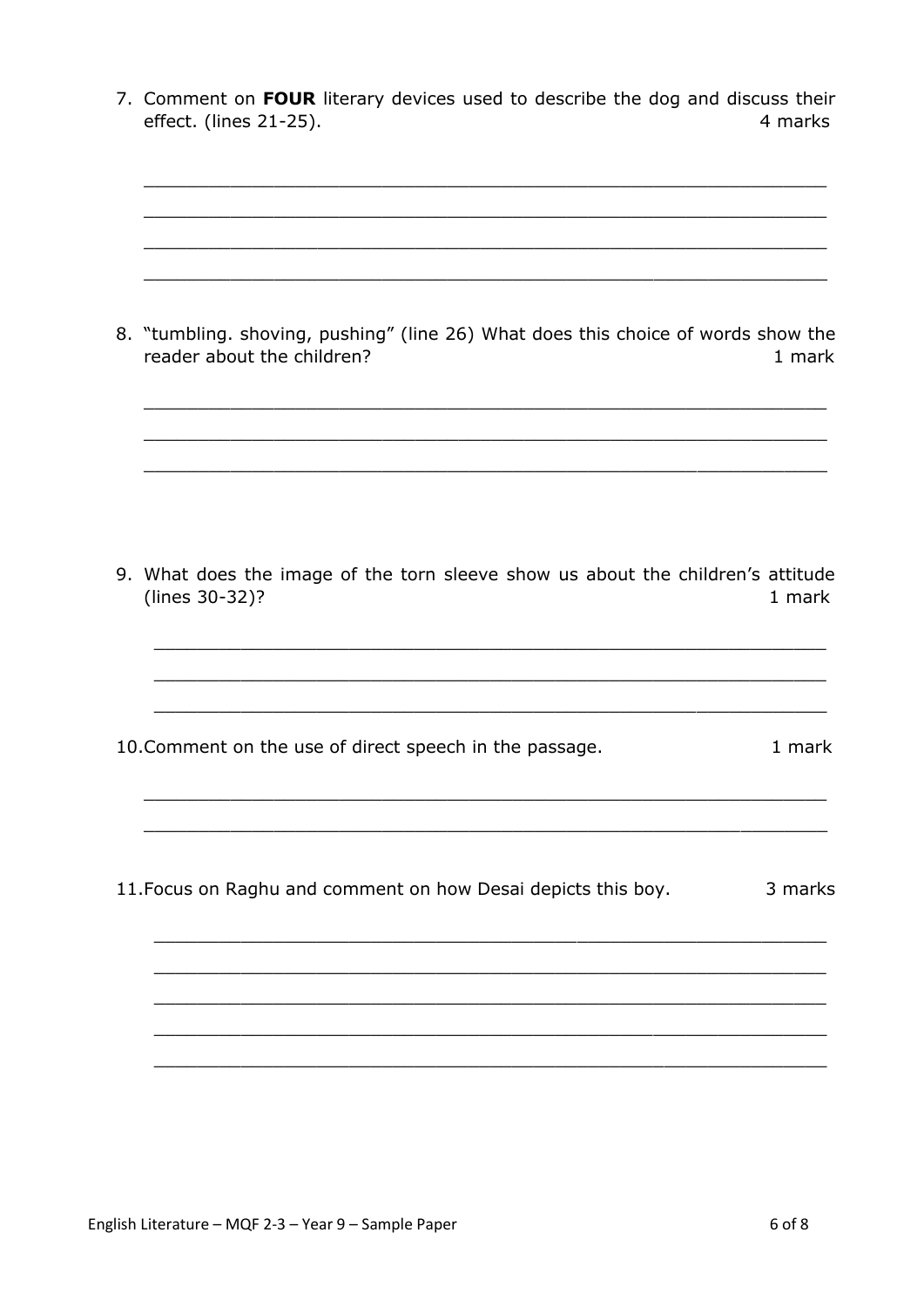12. With close reference to devices used, discuss the various contrasts depicted throughout the passage. 8 marks



## **END OF PAPER**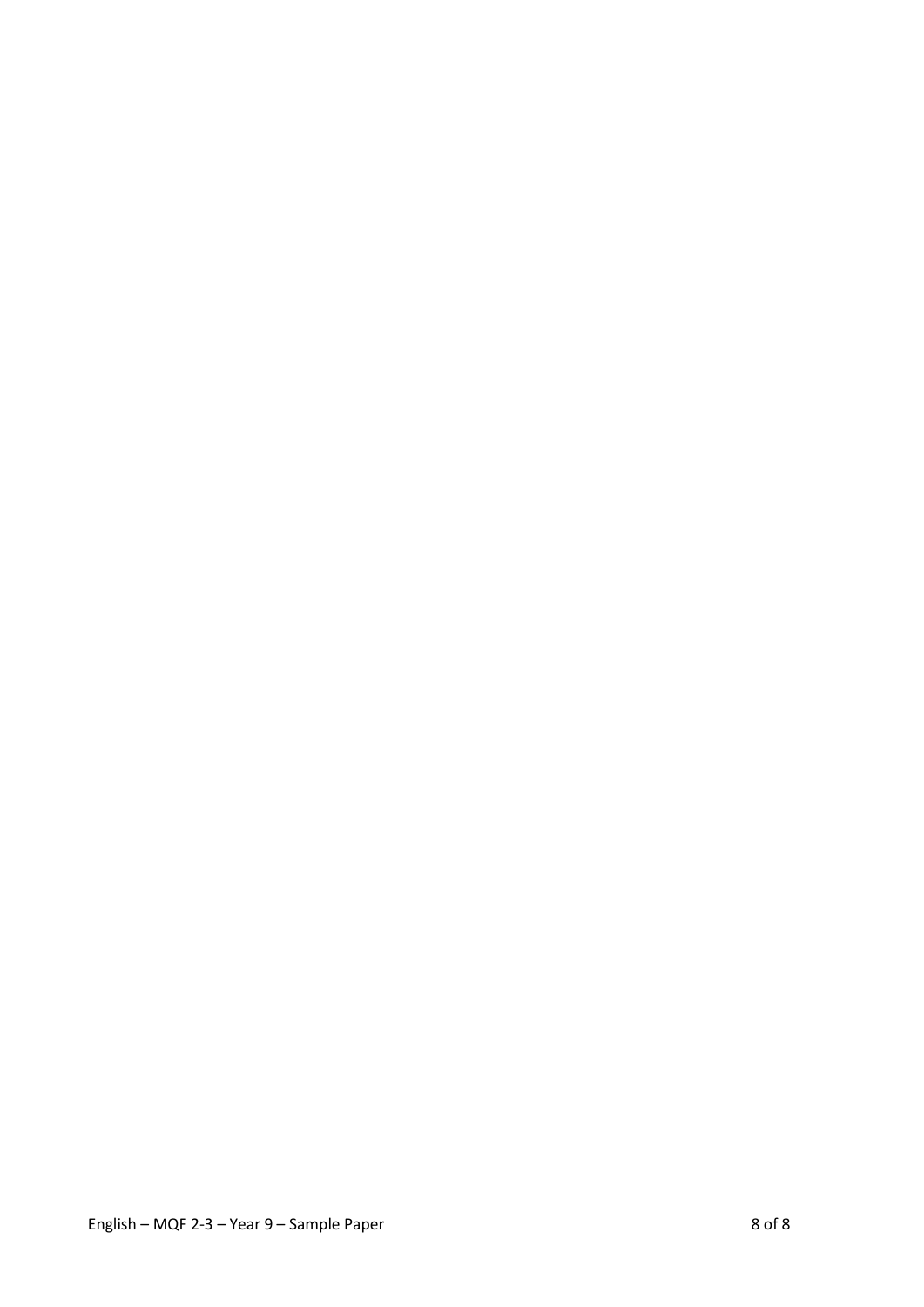### DEPARTMENT FOR CURRICULUM, LIFELONG LEARNING AND EMPLOYABILITY Directorate for Learning and Assessment Programmes Educational Assessment Unit

MQF 2-3

### **Annual Examinations for Secondary Schools 2022**

| YEAR 9 | <b>ENGLISH LITERATURE</b> |  |
|--------|---------------------------|--|
|        | <b>SOURCE BOOKLET</b>     |  |

### **In this booklet, you will find the texts which you need to read to be able to answer the questions in Section B and Section C of the Main Paper.**

### **Text 1:**

### **The Sea** by James Reeves

The sea is a hungry dog, Giant and grey. He rolls on the beach all day. With his clashing teeth and shaggy jaws

- **5** Hour upon hour he gnaws The rumbling, tumbling stones, And 'Bones, bones, bones, bones! ' The giant sea-dog moans, Licking his greasy paws.
- **10** And when the night wind roars And the moon rocks in the stormy cloud, He bounds to his feet and snuffs and sniffs, Shaking his wet sides over the cliffs, And howls and hollos long and loud.
- **15** But on quiet days in May or June, When even the grasses on the dune Play no more their reedy tune, With his head between his paws He lies on the sandy shores,
- **20** So quiet, so quiet, he scarcely snores.

### **PLEASE TURN THE PAGE FOR TEXT 2**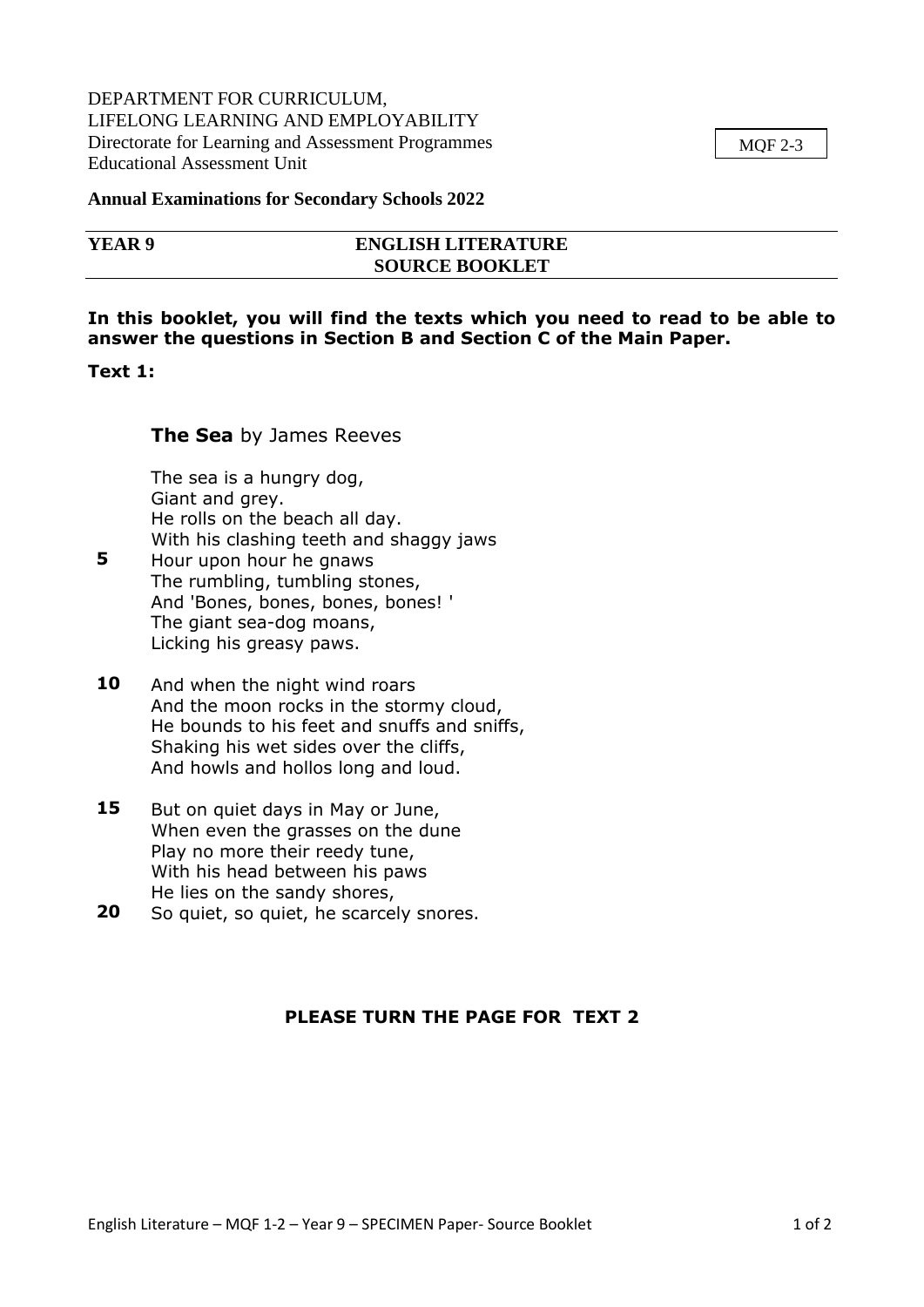### **TEXT 1**

It was still too hot to play outdoors. They had had their tea, they had been washed and had their hair brushed, and after the long day of confinement in the house that was not cool but at least a protection from the sun, the children strained to get out. Their faces were red and bloated with the effort, but their mother would

5 not open the door, everything was still curtained and shuttered in a way that stifled the children, made them feel that their lungs were stuffed with cotton wool and their noses with dust and if they didn't burst out into the light and see the sun and feel the air, they would choke.

"Please, ma, please,'' they begged. "We'll play in the veranda and porch—we won't 10 go a step out of the porch.''

"You will, I know you will ——''

"No—we won't, we won't,'' they wailed so horrendously that she actually let down the bolt of the front door so that they burst out like seeds from a crackling, overripe pod into the veranda, with such wild yells that she retreated to her bath 15 that was to help her face the summer evening.

It was too hot. Too bright. The white walls of the veranda glared in the sun. The bougainvillea hung about it, purple, in livid balloons. The garden outside was like a tray made of beaten brass, flattened out on the red gravel and the stony soil in all shades of metal—aluminium, tin, copper, and brass. No life stirred at this arid

- 20 time of day—the birds still drooped, like dead fruit, in the papery tents of the trees; some squirrels lay limp on the wet earth under the garden tap. The outdoor dog lay stretched as if dead on the veranda mat, his paws and ears and tail all reaching out like dying travellers in search of water. He rolled his eyes at the children—two white marbles rolling in the purple sockets, begging for sympathy—
- 25 and attempted to lift his tail in a wag but could not. It only twitched and lay still.

The children, felt released. They began tumbling, shoving, pushing against each other, frantic to start. "Let's play hide-and-seek.''

"Who'll be It?''

"You be It.''

30 The shoves became harder. Some kicked out. There was a tearing sound of cloth, but it was lost in the heavy panting and angry grumbling, and no one paid attention to the small sleeve hanging loosely off a shoulder.

Raghu was It. He started to protest, to cry "You cheated—Mira cheated—Anu cheated——'' but it was too late, the others had all already streaked away. There

- 35 was no one to hear when he called out, "Only in the veranda—the porch—Ma said—Ma said to stay in the porch!'' No one had stopped to listen, all he saw were their brown legs flashing through the dusty shrubs, scrambling up brick walls, leaping over compost heaps and hedges, and then the porch stood empty in the purple shade of the bougainvillea, and the garden was as empty as before; even
- 40 the limp squirrels had whisked away, leaving everything gleaming, brassy, and bare.

Adapted from *Games at Twilight* by Anita Desai

English Literature–Yr 9- MOF1-2–SPECIMEN Source Booklet Page 2 of 2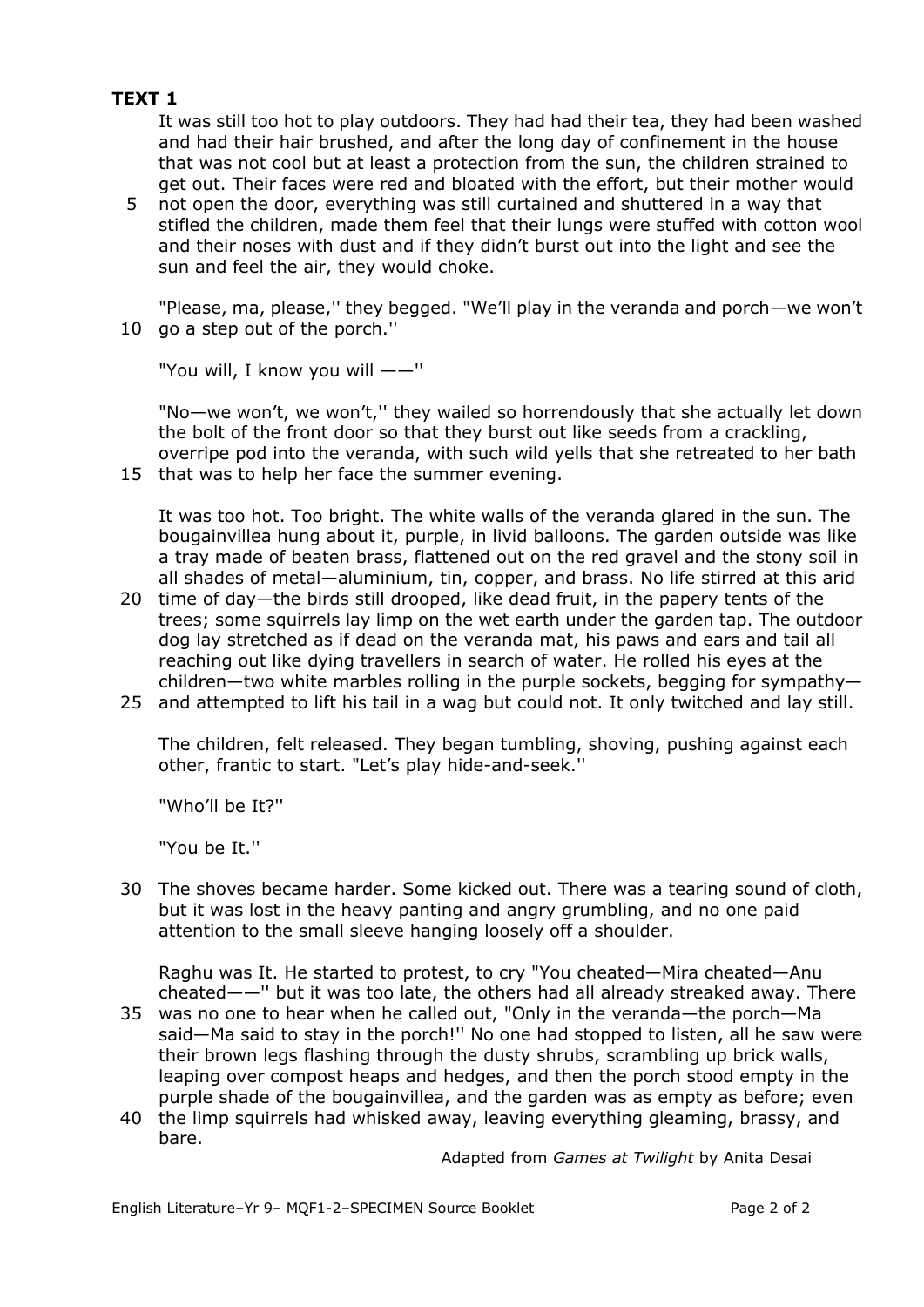DEPARTMENT FOR CURRICULUM, LIFELONG LEARNING AND EMPLOYABILITY Directorate for Learning and Assessment Programmes Educational Assessment Unit

| MQF 2-3 |  |
|---------|--|

**Annual Examinations for Secondary Schools 2022**

### **YEAR 9 ENGLISH LITERATURE MARKING SCHEME**

*Markers are reminded that assessment criteria AC 12.2a applies to this paper: AC 12.2a I can use language with reasonable accuracy.*

### **SECTION A – REVIEW (34 marks)**

- *Candidates should be rewarded for their knowledge of the text (including quotations) and for relevance.*
- *Answers should be written in a coherent and organised manner.*
- *Candidates should be penalised for contradictory, irrelevant and disorganised answers.*

### **Students answer either Question 1:**

| <b>Question 1</b> | The school website will be posting reviews of a Shakespearean play. Write a                 |  |  |  |
|-------------------|---------------------------------------------------------------------------------------------|--|--|--|
|                   | review of a Shakespearean play you have studied. Mention some differences                   |  |  |  |
|                   | between a modern performance of the play and one performed in Shakespeare's                 |  |  |  |
|                   | time. Say whether or not you would recommend this play to your friends.                     |  |  |  |
|                   | In your answer you are expected to mention:                                                 |  |  |  |
|                   | the genre and a brief indication of the plot;                                               |  |  |  |
|                   | the effect of the setting on the enjoyment of the play;                                     |  |  |  |
|                   | the main character/s and the way they would have been presented on the<br>Elizabethan stage |  |  |  |
|                   | • how the minor characters enrich the play;                                                 |  |  |  |
|                   | the main theme/s and their relevance to modern life;                                        |  |  |  |
|                   | the significance of a particular scene that left an impression on you                       |  |  |  |
|                   | reasons why you would/would not recommend the play.                                         |  |  |  |
|                   |                                                                                             |  |  |  |
| Genre/Type        | <b>Review</b>                                                                               |  |  |  |
| <b>Writer</b>     | <b>Year 9 student</b>                                                                       |  |  |  |
| Audience          | Readers of the school website (mainly students)                                             |  |  |  |
| <b>Purpose</b>    | Recommending a Shakespearean play to one's friends, with a focus on                         |  |  |  |
|                   | some differences between a modern performance of the play and a                             |  |  |  |
|                   | performance in Shakespeare's time.                                                          |  |  |  |
|                   |                                                                                             |  |  |  |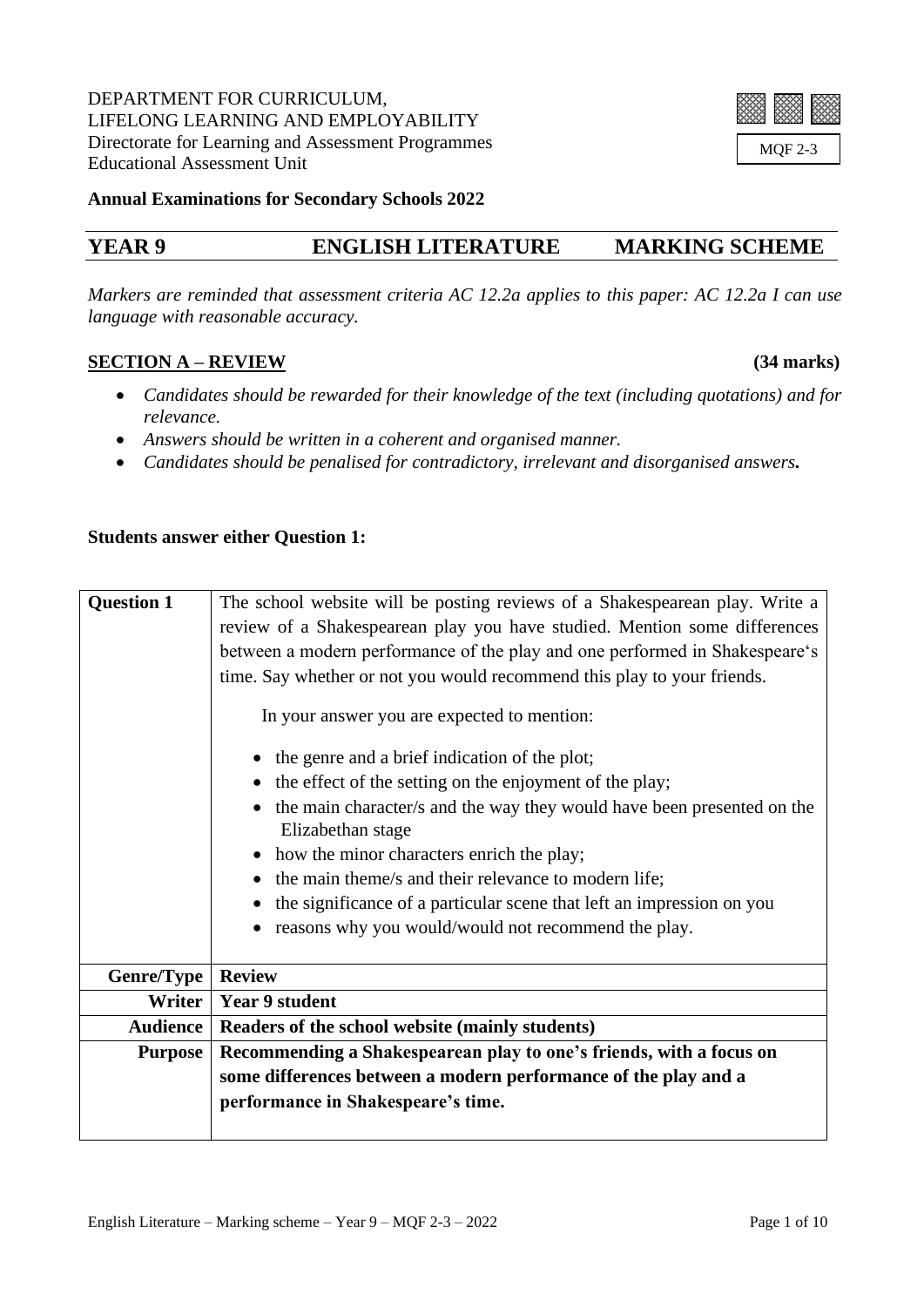### **OR Question 2**

| <b>Question 2</b> | The school librarian wishes to publish a series of reviews on the school website<br>and has asked students to write reviews of popular novels. Write a review of a<br>prose text you have studied, which has an unforgettable character or characters.<br>Say why you would/would not recommend this novel to other teenagers.<br>In your answer you are expected to mention: |  |  |
|-------------------|-------------------------------------------------------------------------------------------------------------------------------------------------------------------------------------------------------------------------------------------------------------------------------------------------------------------------------------------------------------------------------|--|--|
|                   | • the genre and a brief indication of the plot and how it is<br>presented (e.g. point of view);                                                                                                                                                                                                                                                                               |  |  |
|                   | • the effect of the setting on the enjoyment of the story;                                                                                                                                                                                                                                                                                                                    |  |  |
|                   | • the main character/s and how they develop through the course of<br>the story;                                                                                                                                                                                                                                                                                               |  |  |
|                   | • how the minor characters enrich the text;                                                                                                                                                                                                                                                                                                                                   |  |  |
|                   | • the main theme/s and their relevance to modern life;                                                                                                                                                                                                                                                                                                                        |  |  |
|                   | the significance of a particular event that left an impression on<br>you;                                                                                                                                                                                                                                                                                                     |  |  |
|                   | • reasons why you recommend/do not recommend the novel.                                                                                                                                                                                                                                                                                                                       |  |  |
| Genre/Type        | <b>Review</b>                                                                                                                                                                                                                                                                                                                                                                 |  |  |
| Writer            | <b>Year 9 student</b>                                                                                                                                                                                                                                                                                                                                                         |  |  |
| <b>Audience</b>   | Readers of the school website (mainly students)                                                                                                                                                                                                                                                                                                                               |  |  |
| <b>Purpose</b>    | Recommending a novel, especially for its unforgettable character/s, to                                                                                                                                                                                                                                                                                                        |  |  |
|                   | one's friends                                                                                                                                                                                                                                                                                                                                                                 |  |  |

### **The Learning Outcomes addressed in Section A - Review are:**

- **LO4** I can recommend a literary text such as poetry, prose and drama to others and give reasons for this.
- **LO8** I can use evidence from literary texts (poetry, prose and drama), such as close reference, paraphrase and commentary, to support my writing and can present these quotes using proper conventions.
- **LO10** I can interact with a Shakespearean text. (*This learning outcome applies to schools who do not opt for a set Shakespeare play)*
- **LO11** I can write well organised literature essays about poetry, prose and drama, using the appropriate conventions.
- LO12 I can write accurately using a range of vocabulary and sentence structures for clarity, purpose and effect.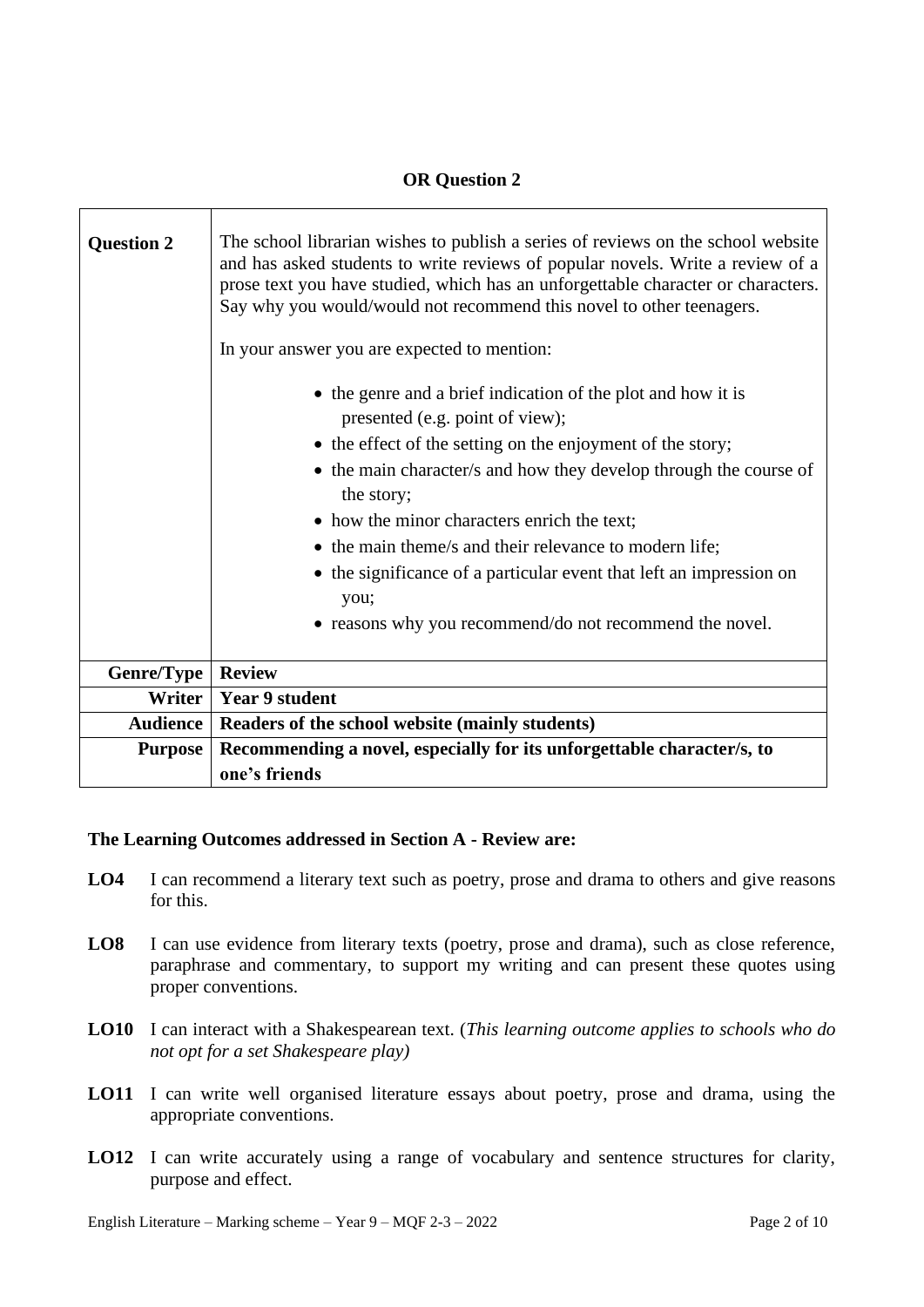# **RATING SCALE – LITERATURE REVIEW (34 marks)**

|                                                                        | MQF3                                                                                                                                                                                                           | MQF3                                                                                                                                                                                                                                      | MQF <sub>2</sub>                                                                                                                                                                                                                | MQF1                                                                                                                                                                                                                                 |
|------------------------------------------------------------------------|----------------------------------------------------------------------------------------------------------------------------------------------------------------------------------------------------------------|-------------------------------------------------------------------------------------------------------------------------------------------------------------------------------------------------------------------------------------------|---------------------------------------------------------------------------------------------------------------------------------------------------------------------------------------------------------------------------------|--------------------------------------------------------------------------------------------------------------------------------------------------------------------------------------------------------------------------------------|
|                                                                        | $10 - 9$                                                                                                                                                                                                       | $\overline{8-5}$                                                                                                                                                                                                                          | $\overline{4-3}$                                                                                                                                                                                                                | $2-0$                                                                                                                                                                                                                                |
|                                                                        | <b>Students characteristically</b>                                                                                                                                                                             | <b>Students characteristically</b>                                                                                                                                                                                                        | <b>Students characteristically</b>                                                                                                                                                                                              | <b>Students characteristically</b>                                                                                                                                                                                                   |
| Knowledge<br>and<br><b>Understanding</b><br>of Content<br>$(10$ marks) | $\bullet$ demonstrate an<br>excellent<br>understanding and<br>knowledge of the text<br>by going beyond the<br>surface level                                                                                    | • demonstrate<br>understanding and<br>knowledge of the text<br>but with some flaws                                                                                                                                                        | demonstrate limited<br>understanding and<br>knowledge of the text                                                                                                                                                               | • demonstrate very<br>limited knowledge and<br>understanding of the<br>text                                                                                                                                                          |
|                                                                        | $15 - 14$                                                                                                                                                                                                      | $13 - 10$                                                                                                                                                                                                                                 | $9 - 5$                                                                                                                                                                                                                         | $4-0$                                                                                                                                                                                                                                |
| <b>Task</b><br>Achievement<br>and Relevance<br>$(15$ marks)            | · demonstrate a well<br>informed personal<br>response<br>• present appropriate<br>textual references as<br>supporting evidence<br>use persuasive<br>$\bullet$<br>language confidently to<br>recommend the text | demonstrate a<br>reasonably well<br>informed personal<br>response<br><i>present fairly</i><br>appropriate textual<br>references as<br>supporting evidence<br>use persuasive<br>$\bullet$<br>language fairly well to<br>recommend the text | demonstrate a limited<br>$\bullet$<br>personal response<br>present limited textual<br>$\bullet$<br>references as<br>supporting evidence<br>use persuasive<br>$\bullet$<br>language in a limited<br>way to recommend the<br>text | • demonstrate a very<br>limited or no personal<br>response<br>present very limited or<br>$\bullet$<br>no textual references as<br>supporting evidence<br>barely use any<br>$\bullet$<br>persuasive language to<br>recommend the text |
|                                                                        | $5 - 4$                                                                                                                                                                                                        | $3 - 2$                                                                                                                                                                                                                                   | $\mathbf{1}$                                                                                                                                                                                                                    | $\mathbf{0}$                                                                                                                                                                                                                         |
| Organisation<br>and Structure:<br>$(5$ marks)                          | • organise their writing<br>in paragraphs in a<br>coherent and cohesive<br>way                                                                                                                                 | organise their writing<br>$\bullet$<br>in paragraphs in a<br>coherent and cohesive<br>way but are not<br>consistently successful                                                                                                          | organise their writing<br>with very limited<br>success                                                                                                                                                                          | show no attempt to<br>$\bullet$<br>organise their writing                                                                                                                                                                            |
|                                                                        | $\overline{\mathbf{4}}$                                                                                                                                                                                        | 3                                                                                                                                                                                                                                         | $\overline{2}$                                                                                                                                                                                                                  | $\mathbf{1}$                                                                                                                                                                                                                         |
| Language use:<br>(4 marks)                                             | • use an excellent range<br>of vocabulary and<br>sentence structures with<br>accurate spelling and<br>punctuation                                                                                              | • use an adequate range<br>of vocabulary and<br>sentence structures with<br>some inaccurate<br>spelling and<br>punctuation                                                                                                                | use a limited range of<br>vocabulary and<br>sentence structures<br>with weak spelling and<br>punctuation                                                                                                                        | use a very limited range<br>of vocabulary and poor<br>sentence structures with<br>very weak spelling and<br>punctuation                                                                                                              |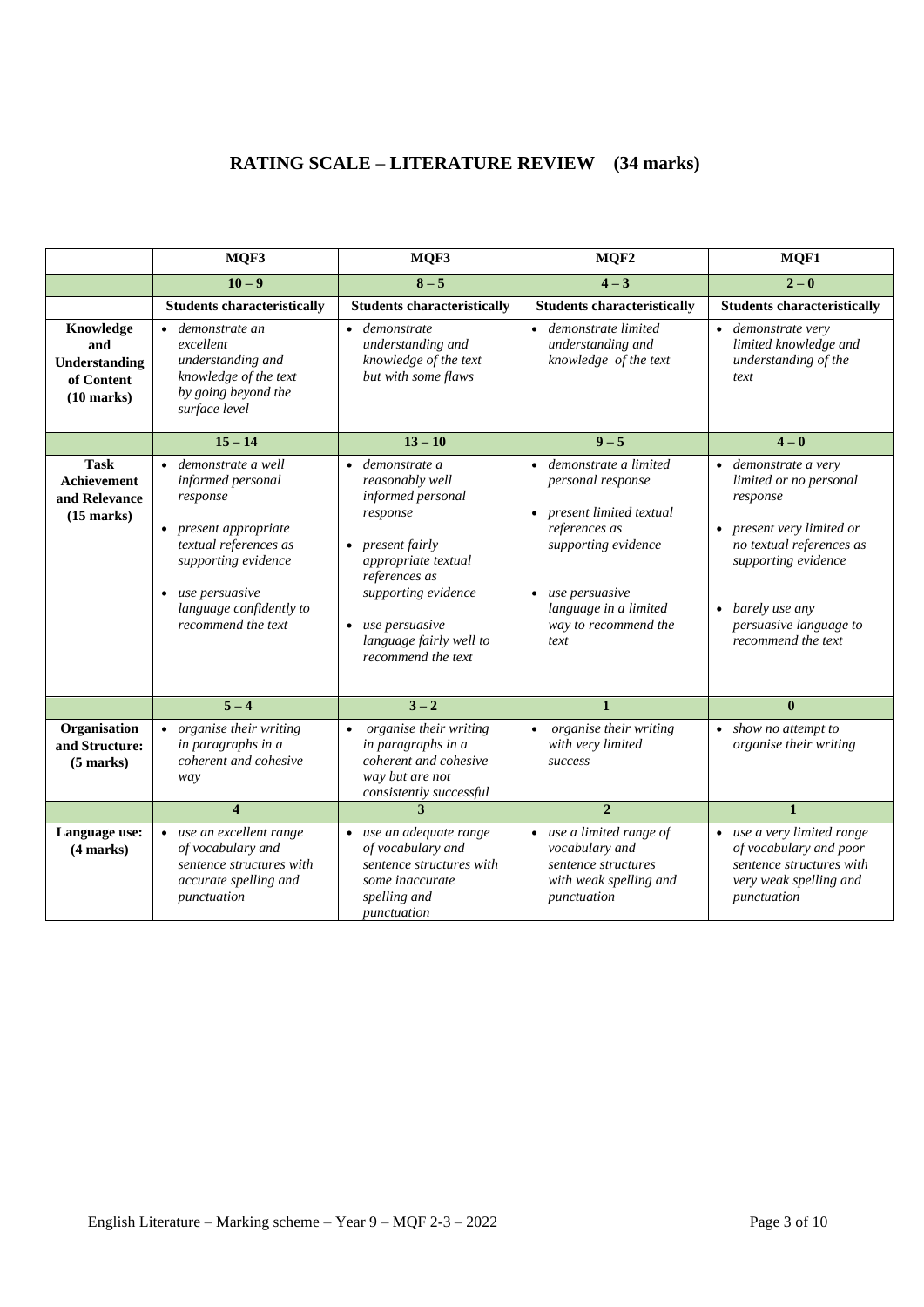### **SECTION B – POETRY APPRECIATION (34 marks**

### • *Candidates should be rewarded for their knowledge of the text (including quotations) and for relevance.*

- *Answers should be written in a coherent and organised manner.*
- *Candidates should be penalised for contradictory, irrelevant and disorganised answers.*

| Question          | The editor of your school magazine has asked students to submit an<br>appreciation of poems that focus on nature. Write an appreciation of <b>The Sea</b> by |  |  |  |
|-------------------|--------------------------------------------------------------------------------------------------------------------------------------------------------------|--|--|--|
|                   | James Reeves and show how the poet treats his subject in an unusual way.                                                                                     |  |  |  |
|                   | You should include the points listed below to complete your appreciation:                                                                                    |  |  |  |
|                   | comment on what the poem is about;                                                                                                                           |  |  |  |
|                   | comment on the poet's choice of words and/or phrases and poetic                                                                                              |  |  |  |
|                   | devices used and how they create a particular effect;                                                                                                        |  |  |  |
|                   | comment on the organisation, form and structure of the poem;                                                                                                 |  |  |  |
|                   | your personal response to the poem by using evidence from the text;                                                                                          |  |  |  |
|                   | use quotations/paraphrasing when providing evidence from the text.                                                                                           |  |  |  |
| <b>Genre/Type</b> | Poem appreciation                                                                                                                                            |  |  |  |
| Writer            | <b>Year 9 student</b>                                                                                                                                        |  |  |  |
| <b>Audience</b>   | Readers of the school magazine (mainly students)                                                                                                             |  |  |  |
| <b>Purpose</b>    | Evaluating a poem as a work of art, with a focus on how the poet treats his                                                                                  |  |  |  |
|                   | subject in an unusual way                                                                                                                                    |  |  |  |

### **The Learning Outcomes addressed in Section B – Poetry Appreciation are:**

- **LO1** I can engage with and respond to a range of literary texts such as poetry, prose and drama written for a particular audience.
- **LO2** I can respond to a range of literary devices adopted in texts such as poetry, prose and drama and explain how they might be linked to theme, setting or character.
- **LO5** I can respond to different aspects of set texts.
- **LO8** I can use evidence from literary texts (poetry, prose and drama), such as close reference, paraphrase and commentary, to support my explanation/discussion and can present these quotes using proper conventions.
- LO11 I can write well organised literature essays and/or speak in an organised manner about poetry, prose and drama, using the appropriate conventions.
- **LO12** I can write/speak accurately using a range of vocabulary and sentence structures for clarity, purpose and effect.

English Literature – Marking scheme – Year  $9 - MQF 2 - 3 - 2022$  Page 4 of 10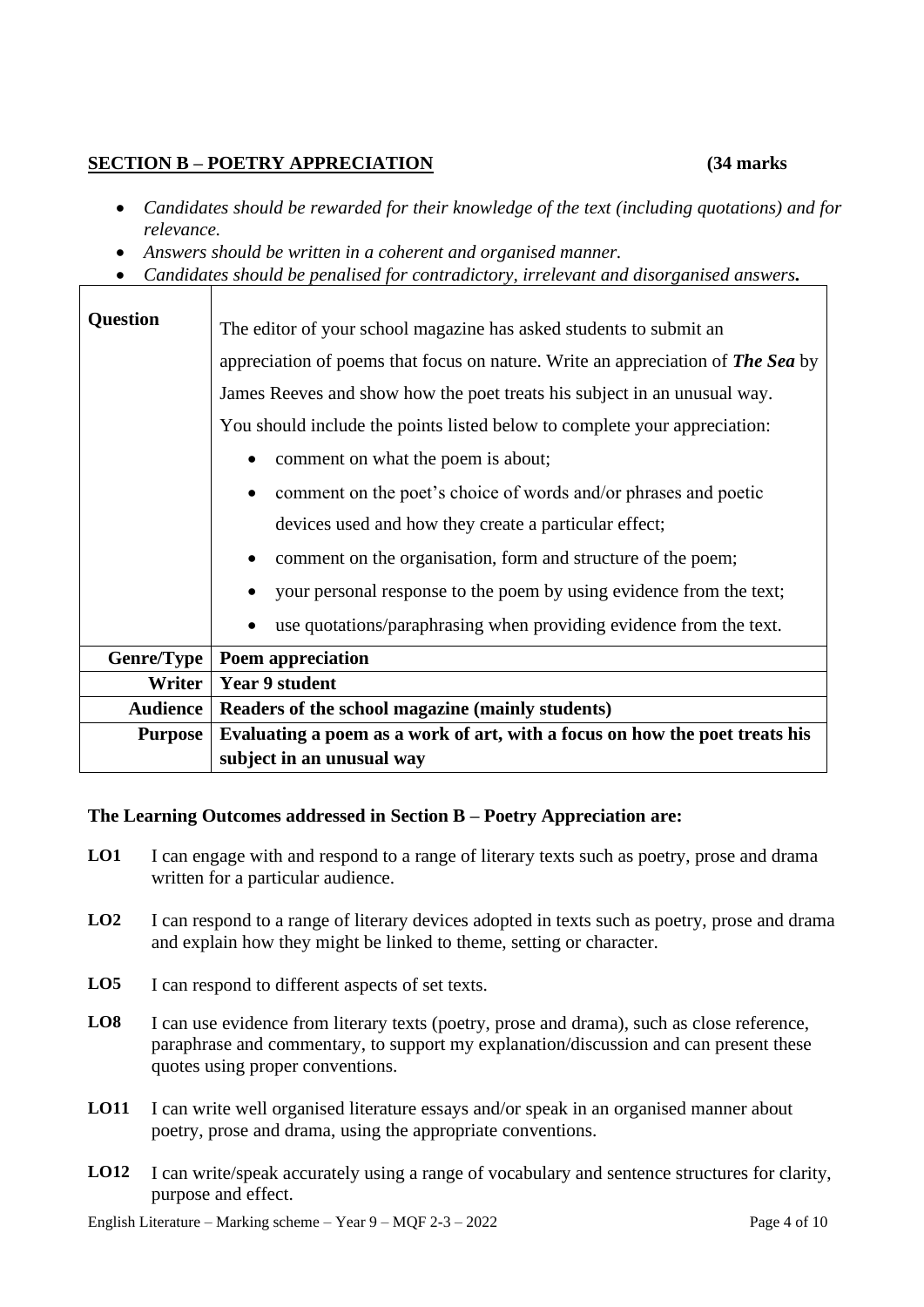# **INDICATIVE CONTENT**

### **What the poem is about:**

• James Reeves compares the different conditions of the sea to the various behaviour/ moods and actions of a dog – extended metaphor

### **Form:**

- 3 stanzas of different length  $(9,5,6)$  each depicting a different picture of the sea
- written in free verse; irregular rhyming scheme and rhythm reflect the changing mood of the sea
- enjambment/ run-on lines flow of the sea

### **Literary devices used and their effect**

- **Stanza 1** sea is compared to a "hungry dog" "giant" and "grey" ( reflects the immensity and colour of the sea). The dog "rolls on the beach all day" – brings out the idea of the waves rolling onto the beach one after the other. The dog is described as having "clashing teeth and shaggy jaws" and "gnaws hour upon hour"; use of onomatopoeia –" the rumbling tumbling stones" – image of the sea eroding the rocks; repetition of the long [o] sound in "Bones, bones, bones, bones!" – brings out the moaning sound made by the dog after "licking his greasy paws". Could also be a reference to the fact that many have lost their lives at sea. Mood – reader is in awe of the strength and vastness of the sea
- **Stanza** 2 a stormy sea at night, wind "roars" (metaphor) very loud noise of the strong wind; "the moon rocks in the stormy cloud" – seems to be moving; the movement of the dog changes – not "rolling" as in Stanza 1, but now he "bounds to his feet" – standing on all fours –the stormy sea gains height because of the large waves; "snuffs sniffs" – alliteration and "he shakes his wet sides over the cliffs"; together with the roaring wind – the dog "howls and hollos long and loud" – alliteration and long [o] sound - assonance – echoing sound. Mood - a sense of fear and danger
- **Stanza 3** –a contrast from the previous stanzas; depicts a peaceful picture of the beach "on quiet days in May and June"; personification – "the grasses on the dune play no more their reedy tune"; the dog now lies on the sandy shore fast asleep "with his head between his paws"; repetition of "so quiet, so quiet" emphasises the fact that the dog is nearly silent –

he " scarcely snores" (alliteration) calm, relaxing mood of the sea on a beautiful day. Mood - a sense of tranquillity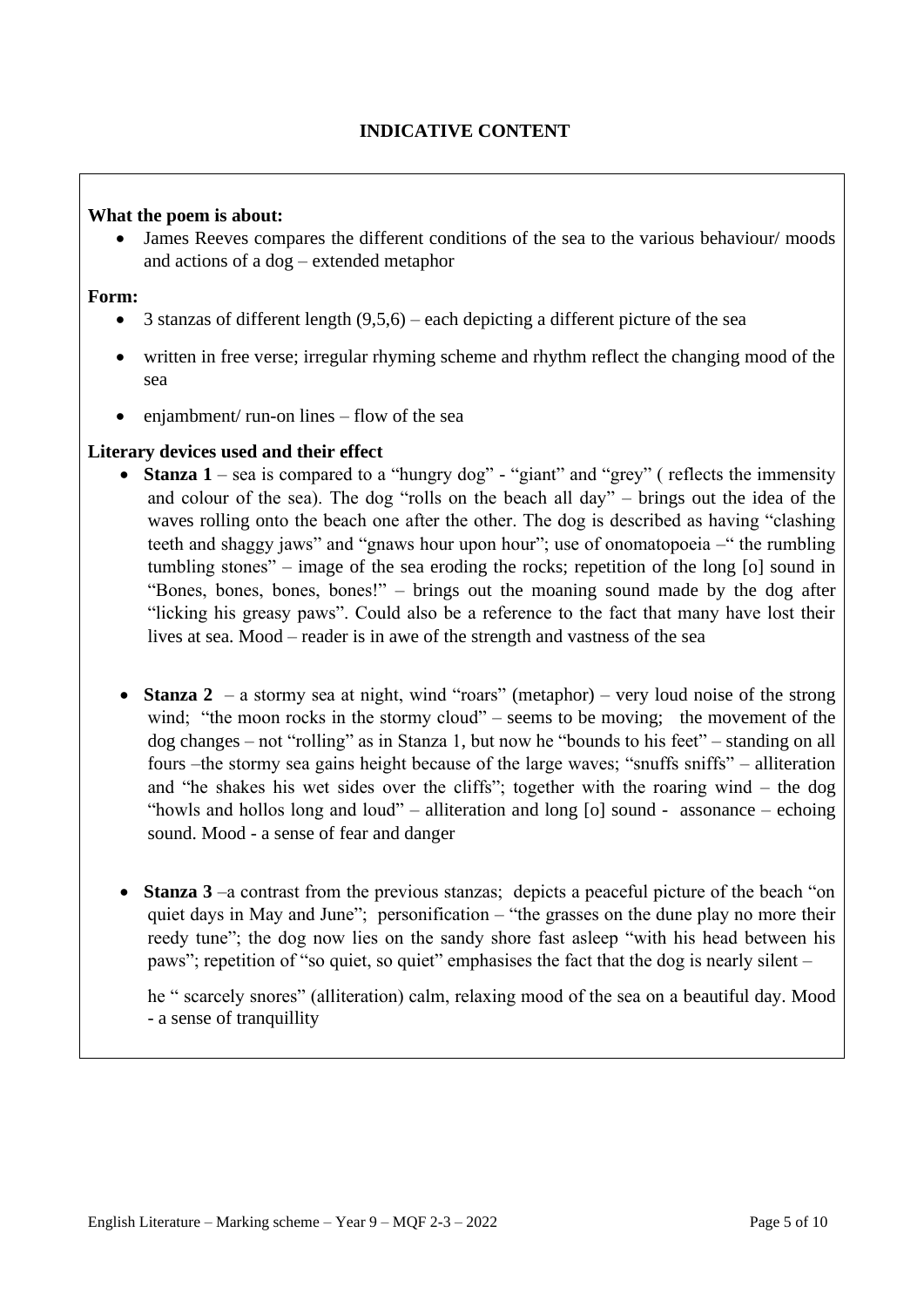# **RATING SCALE – POETRY APPRECIATION (34 marks)**

|                                                                    | MQF3                                                                                                                                                                                                                         | MQF3                                                                                                                                                                                                                                                 | MQF <sub>2</sub>                                                                                                                                                                                                   | MQF1                                                                                                                                                                                                                                     |
|--------------------------------------------------------------------|------------------------------------------------------------------------------------------------------------------------------------------------------------------------------------------------------------------------------|------------------------------------------------------------------------------------------------------------------------------------------------------------------------------------------------------------------------------------------------------|--------------------------------------------------------------------------------------------------------------------------------------------------------------------------------------------------------------------|------------------------------------------------------------------------------------------------------------------------------------------------------------------------------------------------------------------------------------------|
|                                                                    | $10 - 9$                                                                                                                                                                                                                     | $8-5$                                                                                                                                                                                                                                                | $4 - 3$                                                                                                                                                                                                            | $\overline{2-0}$                                                                                                                                                                                                                         |
| Knowledge<br>and<br>Understanding<br>of Content<br>$(10$ marks)    | <b>Students</b><br>characteristically<br>demonstrate an<br>$\bullet$<br>excellent<br>understanding and<br>knowledge of the text<br>by going beyond the<br>surface level                                                      | <b>Students</b><br>characteristically<br>• demonstrate<br>understanding and<br>knowledge of the text<br>but with some flaws                                                                                                                          | <b>Students</b><br>characteristically<br>demonstrate limited<br>understanding and<br>knowledge of the text                                                                                                         | <b>Students</b><br>characteristically<br>$\bullet$ demonstrate very<br>limited knowledge<br>and understanding<br>of the text                                                                                                             |
|                                                                    | $15 - 14$                                                                                                                                                                                                                    | $13 - 10$                                                                                                                                                                                                                                            | $9 - 5$                                                                                                                                                                                                            | $4-0$                                                                                                                                                                                                                                    |
| <b>Task</b><br><b>Achievement</b><br>and Relevance<br>$(15$ marks) | demonstrate a well<br>$\bullet$<br>informed personal<br>response<br>• present appropriate<br>textual references as<br>supporting evidence<br>use persuasive<br>$\bullet$<br>language confidently<br>to recommend the<br>text | demonstrate a<br>$\bullet$<br>reasonably well<br>informed personal<br>response<br>• present fairly<br>appropriate textual<br>references as<br>supporting evidence<br>use persuasive<br>$\bullet$<br>language fairly well<br>to recommend the<br>text | demonstrate a limited<br>$\bullet$<br>personal response<br>present limited<br>textual references as<br>supporting evidence<br>use persuasive<br>$\bullet$<br>language in a limited<br>way to recommend<br>the text | demonstrate a very<br>limited or no<br>personal response<br>present very limited<br>$\bullet$<br>or no textual<br>references as<br>supporting evidence<br>barely use any<br>$\bullet$<br>persuasive language<br>to recommend the<br>text |
|                                                                    | $5 - 4$                                                                                                                                                                                                                      | $3 - 2$                                                                                                                                                                                                                                              | $\mathbf{1}$                                                                                                                                                                                                       | $\mathbf{0}$                                                                                                                                                                                                                             |
| Organisation<br>and Structure:<br>$(5$ marks)                      | organise their<br>writing in<br>paragraphs in a<br>coherent and<br>cohesive way                                                                                                                                              | organise their<br>$\bullet$<br>writing in<br>paragraphs in a<br>coherent and<br>cohesive way but are<br>not consistently<br>successful                                                                                                               | organise their<br>$\bullet$<br>writing with very<br>limited success                                                                                                                                                | show no attempt to<br>organise their writing                                                                                                                                                                                             |
|                                                                    | $\overline{\mathbf{4}}$                                                                                                                                                                                                      | 3                                                                                                                                                                                                                                                    | $\overline{2}$                                                                                                                                                                                                     | $\mathbf{1}$                                                                                                                                                                                                                             |
| Language use:<br>(4 marks)                                         | use an excellent<br>$\bullet$<br>range of vocabulary<br>and sentence<br>structures with<br>accurate spelling and<br>punctuation                                                                                              | use an adequate<br>$\bullet$<br>range of vocabulary<br>and sentence<br>structures with some<br>inaccurate spelling<br>and punctuation                                                                                                                | use a limited range<br>$\bullet$<br>of vocabulary and<br>sentence structures<br>with weak spelling<br>and punctuation                                                                                              | use a very limited<br>$\bullet$<br>range of vocabulary<br>and poor sentence<br>structures with very<br>weak spelling and<br>punctuation                                                                                                  |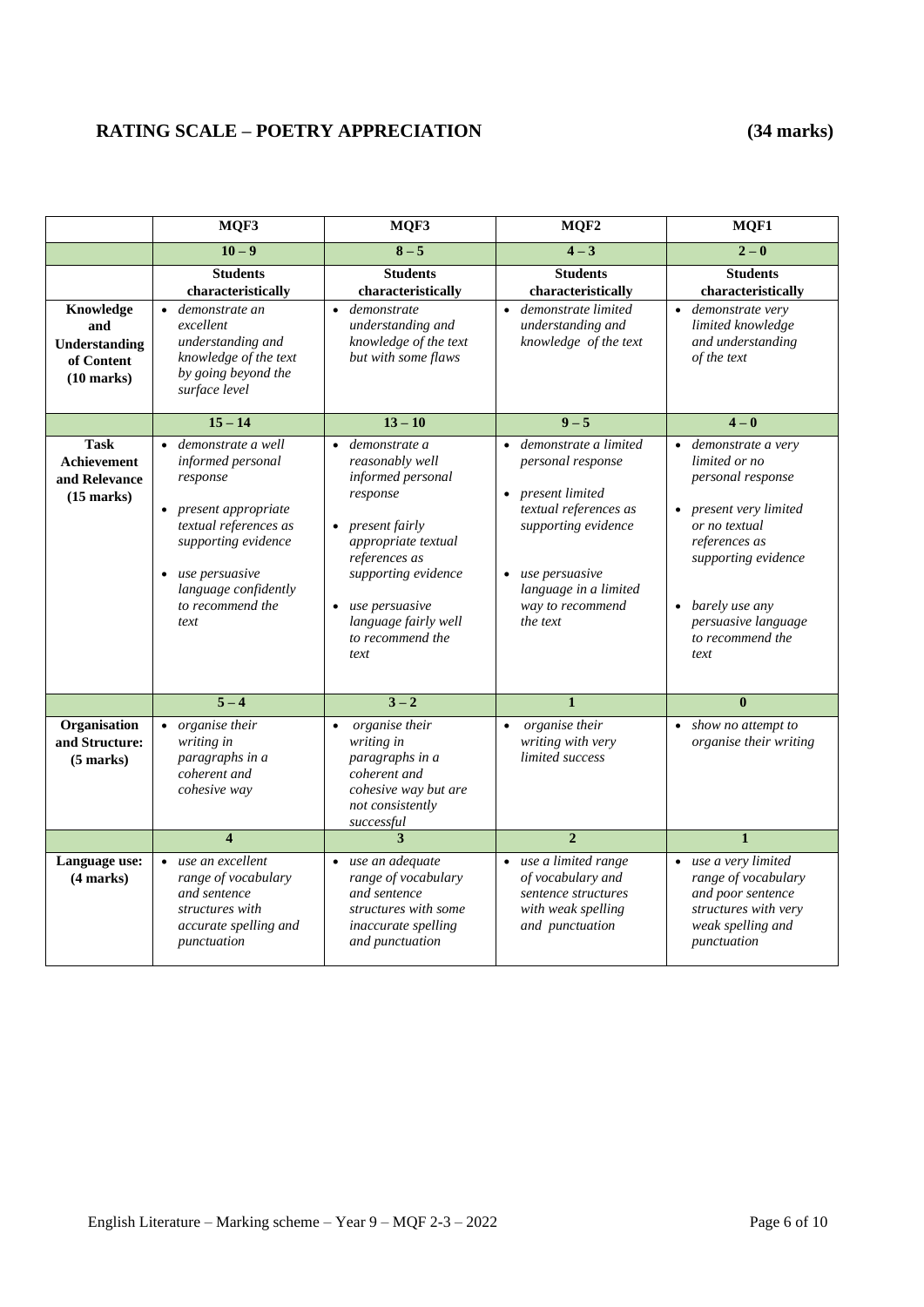### **SECTION C – UNSEEN PROSE TEXT (32 marks)**

### **The Learning Outcomes addressed in** *Section C – Unseen Prose Text* **are:**

- **LO1** I can engage with and respond to a range of literary texts such as poetry, prose and drama written for a particular audience.
- **LO2** I can respond to a range of literary devices adopted in texts such as poetry, prose and drama and explain how they might be linked to theme, setting or character.
- **LO6** I can tackle unseen literary texts (poetry and prose) independently.
- **LO8** I can use evidence from literary texts (poetry, prose and drama), such as close reference, paraphrase and commentary, to support my explanation/discussion and can present these quotes using proper conventions.

*Unless the questions require the candidate to give a specific response or use specific words or phrases, award marks for answers that are similar to the models given or express the same meaning.*

1. Underline the best answer. **2 x 1 mark =2 marks**

- a. The passage is written from a i. first person point of view
	- ii. second person point of view
	- iii. **third person omniscient point of view**
	- iv. third person limited point of view
- b. The passage is mainly about
	- i. a summer garden
	- ii. **the children's behaviour**
	- iii. a childhood game
	- iv. Raghu's behaviour
- 2. Desai writes that being indoors made the children "feel that their lungs were stuffed with cotton wool and their noses with dust and if they didn't burst out into the light and see the sun and feel the air, they would choke." (lines 6–8)

Explain what kind of atmosphere is created by the above quote.  $2 \times 1$  mark = 2 marks

### **The reader gets the impression that it is so hot and stuffy indoors (1 mark), that the children seem to have difficulty breathing (1 mark).**

3. Explain how the atmosphere changes in lines 12-15. **2 x 1 mark = 2 marks**

**As the children are released outdoors, the atmosphere is suddenly characterised by movement, energy, freedom and noise. (***Award 1 mark to any two of these characteristics***).**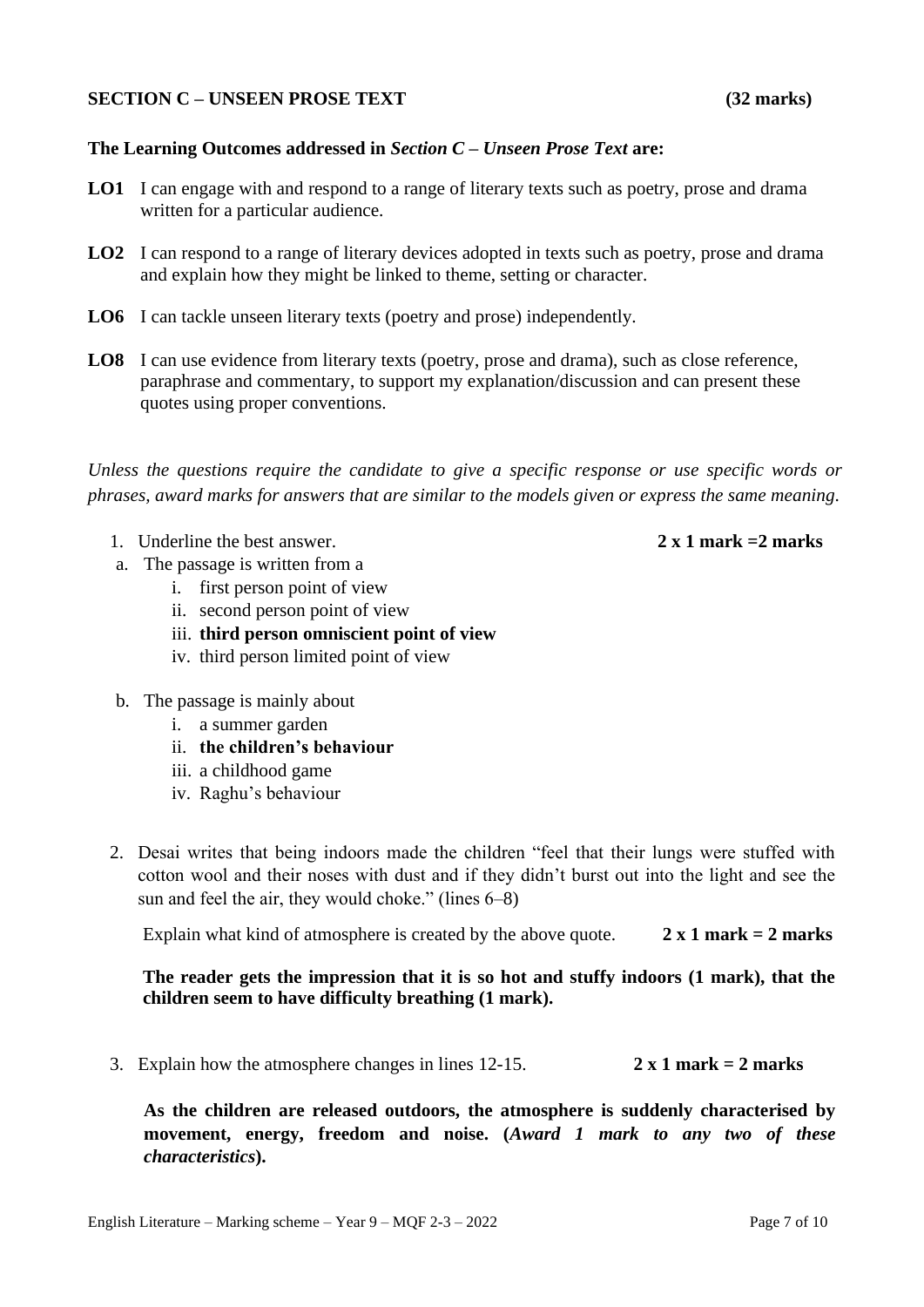4. What impression do you get of the mother from the phrase "she retreated to her bath" (line 15)? **1 mark**

**Personal response:** *Accept any answer that suggests that* **the mother needs time on her own / the mother is selfish and does not care about the children.**

5. With close reference to the devices used, explain how Desai creates the setting in the following lines:

"It was too hot. Too bright. The white walls of the veranda glared in the sun. The bougainvillea hung about it, purple, in livid balloons. The garden outside was like a tray made of beaten brass, flattened out on the red gravel and the stony soil in all shades of metal—aluminium, tin, copper, and brass." (lines 16-19) **3 marks**

### *Award 1 mark to any THREE of the following:*

- **The use of two very short sentences at the beginning and a very long sentence at the end. The short sentences create the effect of stifling heat while the long sentence describes the flat and dry garden.**
- **The use of colour imagery: the contrast between the white walls and the purple bougainvillea. The shiny shades of metal with their orange tints "tin, copper and brass" depict a picture of a hot and dry/arid garden.**
- **The use of tactile imagery – the reference to metals which would be hot in the sun, and the reference to the stony soil without any vegetation.**
- **The use of personification: the purple leaves of the bougainvillea are "livid" – very angry balloons.**
- **The use of simile – the garden is compared to a tray "made of beaten brass" suggests that the garden is flattened by the scorching heat.**
- 6. Quote **TWO** figures of speech from the line below **and** comment on how they create a particular effect:

"the birds still drooped, like dead fruit, in the papery tents of the trees" (lines 20-21)

### **4 marks**

|    | Figure of speech          | Quotation                       | <b>Effect</b> created                                                                               |
|----|---------------------------|---------------------------------|-----------------------------------------------------------------------------------------------------|
| a. | simile:                   | dead fruit"                     | "the birds still drooped, like   The birds looked lifeless like fruit<br>about to fall from a tree. |
|    | $(1/2$ mark)              | $\frac{1}{2}$ mark)             | $(1$ mark $)$                                                                                       |
| b. | metaphor:                 | "the papery tents of the trees" | The leaves on the trees are so dry                                                                  |
|    |                           |                                 | that the trees look like tents made of                                                              |
|    | $\left(\frac{1}{2}$ mark) | $\frac{1}{2}$ mark)             | paper.                                                                                              |
|    |                           |                                 | (1 mark)                                                                                            |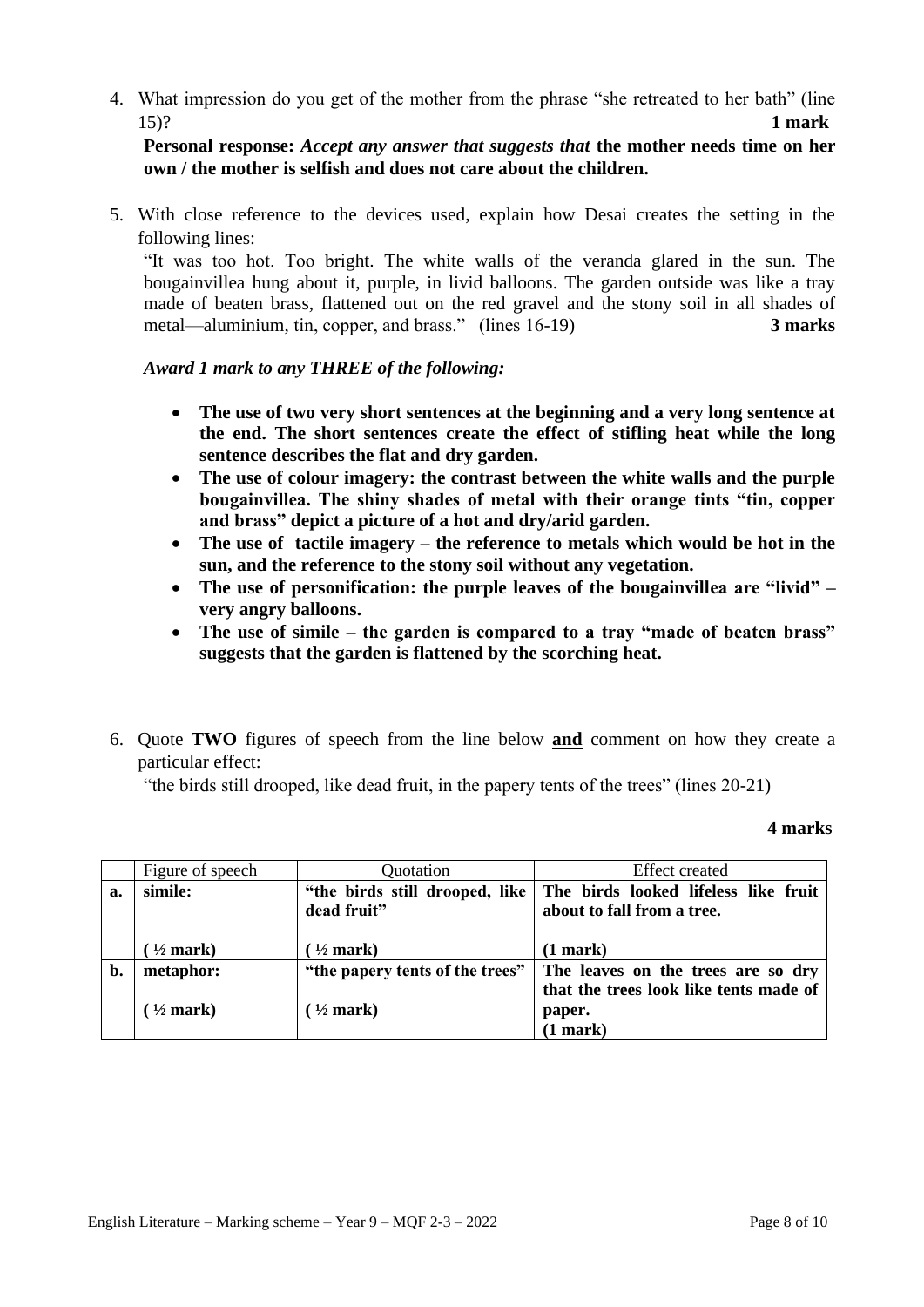7. Comment on **FOUR** literary devices used to describe the dog and discuss their effect. (lines 21-25). 4 marks

*Award 1 mark to any FOUR of the following:*

- **The use of long sentences to depict the lethargic/tired state of the dog.**
- **The use of similes to describe the lifeless appearance of the dog: "lay stretched as if dead" "his paws and ears and tail all reaching out like dying travellers in search of water".**
- **The use of metaphor depicts the dog's eyes, portraying agony: "two white marbles rolling in the purple sockets".**
- **The use of punctuation, the metaphor describing the dog's eyes is marked out by dashes for emphasis**
- **The use of diction to describe the dog's feelings "begging for sympathy"**
- **The short sentence at the end emphasises the seemingly lifeless state of the dog.**
- 8. "tumbling, shoving, pushing" (line 26) What does this choice of words show the reader about the children? **1 mark They depict the children's excitement, action, movement, etc. (The better students might add that the repetition of the -ing form shows the repetition of the children's actions.)**
- 9. What does the image of the torn sleeve show us about the children's attitude (lines 30-32)?

 1 mark *Accept any answer such as:*  **The image suggests that the children are playing rough/ they are careless.**

- 10. Comment on the use of direct speech in the passage. 1 mark *Accept any answer such as:* **The reader feels involved in the story / Helps make the narrative sound more realistic / The characters are animated.**
- 11. Focus on Raghu and comment on how Desai depicts this boy. 3 marks **Personal response: could be the youngest and the other children take advantage of him / He's ignored and left out**